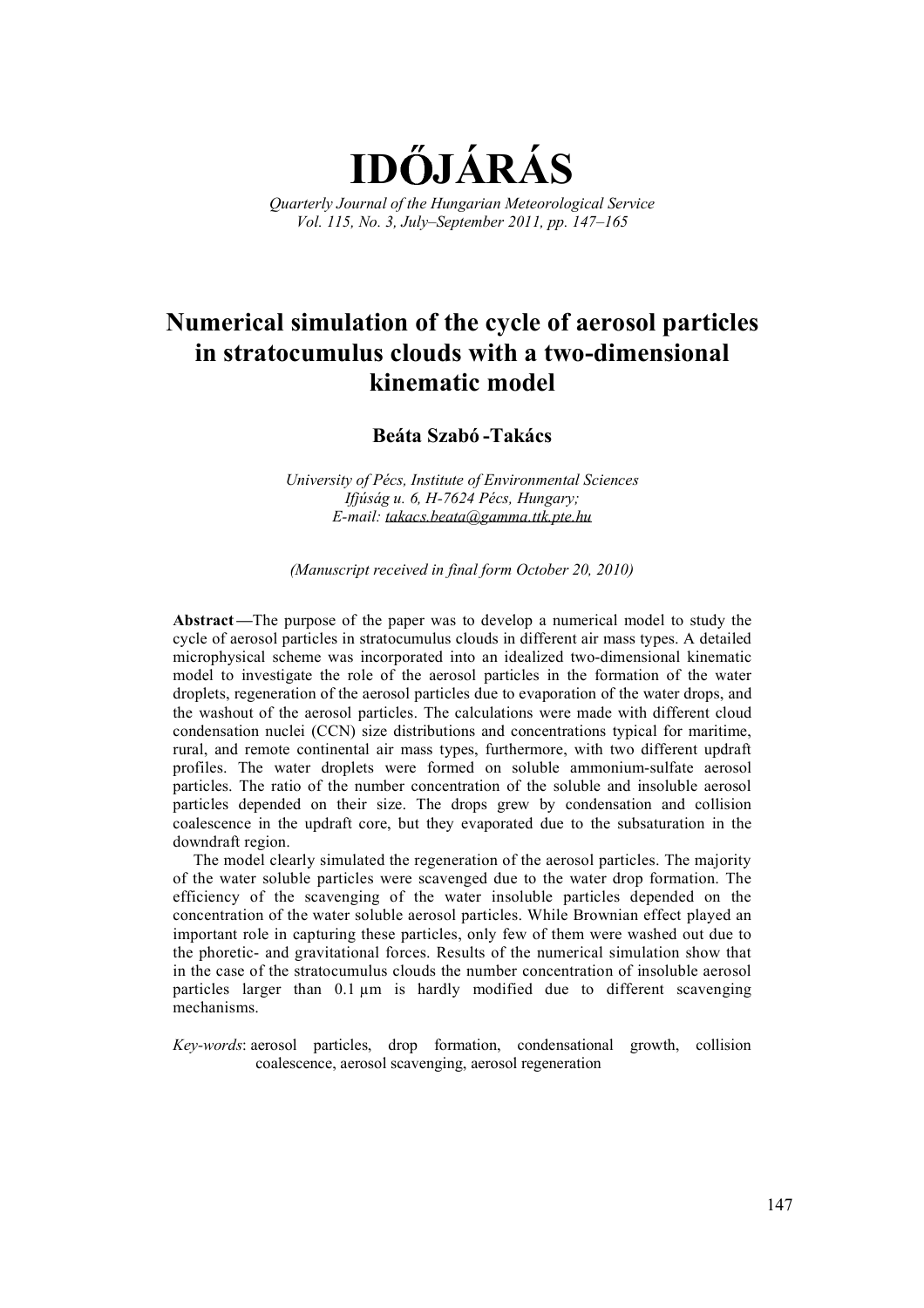#### *1. Introduction*

In the 20th century the interest in the effect of the aerosol particles in the clouds has been increased. The aerosol particles play important role in the formation of the clouds. Their characteristics strongly affect both the optical properties of the clouds and precipitation formation. The impact of aerosol particles on the clouds is strongly affected by the physical and chemical attributes of the particles, which depend on the various air mass types (*Hoose et al.*, 2008; *Sassen et al.*, 1999). While the dynamical processes in general define where supersaturated environments occur in the atmosphere, the cloud attributes are determined by aerosol-cloud interaction (*Targino et al.*, 2007). This interaction includes variety of microphysical processes that affect the concentration, size distribution, and chemical composition of cloud droplets (*Gilliani et al.,* 1995). Clouds play an important role in the redistribution of aerosol particles in the atmosphere. The wet scavenging can be separated into two categories. The in-cloud scavenging refers to nucleation and interstitial scavenging. Another category is the below-cloud scavenging, when the aerosol particles are collected by hydrometeors that fall out from the cloud (*Feng*, 2007). The majority of the water-soluble particles are removed by nucleation scavenging (water drops form on the particle).

Results of numerical simulations about the effect of the size distribution and chemical composition on the albedo and the precipitation formation of the stratocumulus clouds have been published in numerous papers (*Geresdi et al.*, 2006; *Caro et al.*, 2004; *Geresdi* and *Rasmussen*, 2005; *Zhang et al.,* 2004; *Bott*, 2000; *Feingold et al.,* 1996; *Ackerman et al.,* 1995). In our research we have focused on the aerosol-cloud interactions that occur in stratocumulus clouds. Not only the role of the aerosol particles in the precipitation formation was investigated, but also how the water insoluble aerosol particles are washed out. We also studied the regeneration of the aerosol particles in the subsaturated regions.

These processes were investigated in stratocumulus clouds due to their relatively simple dynamics. The weak convective updrafts generate shallow, horizontally extensive cloud layers due to the overlaying drier and stable air that blocks the vertical development of the air mass. Stratocumulus clouds play an important role in climate change due to their high albedo, which causes a significant negative contribution to the overall radiative forcing.

In the present paper we discuss our results on the cycle of the aerosol particles in stratocumulus clouds under different dynamic and environmental conditions.

## *2. Model description*

The microphysical processes that occur in a stratocumulus cloud were simulated in a dynamic framework of the idealized two-dimensional kinematic model developed by *Szumowski et al.* (1998) and *Morrison* and *Grabowski* (2007) with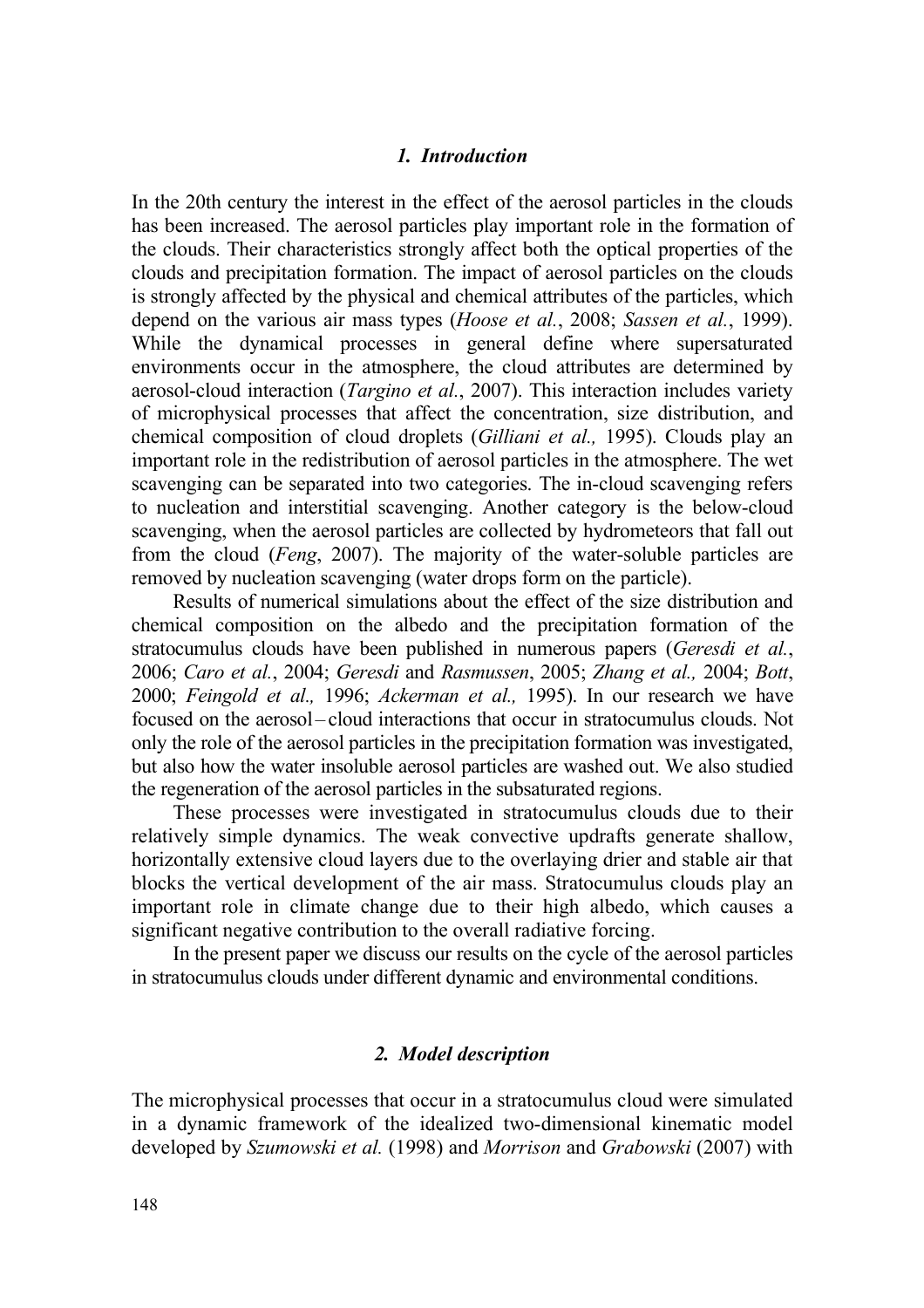2D MPDATA routine written by Smolarkiewicz (*Smolarkiewicz* and *Margolin*, 1998). The two-dimensional domain includes both updraft and downdraft regions. The updraft and downdraft regions were characterized with two different maximum velocities. The horizontal and vertical extensions of the domain were 2000 m and 750 m, respectively. The resolution was 20 m in horizontal direction and it was 15 m in vertical direction.

Detailed microphysical scheme was used in the research (see the details in *Geresdi*, 1998; *Geresdi* and *Rasmussen*, 2005). The size distribution of water drops and wet aerosol (haze) particles were divided into 55 bins. At the left side edge of the first bin, the particle mass was  $3.048 \times 10^{-20}$  kg with doubling the mass in the bin edges  $(m_{k+1} = 2 m_k)$ . The size distribution of the dry aerosol particles were divided into 36 bins. At the left side edge of the first bin, the particle mass was the same in the case of the dry aerosol particles and haze particles (wet aerosol particles). While the density of the aerosol particles was assumed to be size independent  $(1600 \text{ kg/m}^3)$ , the density of the haze particles depended on the molar concentration of the solution. The aerosol particles were divided into two categories: water soluble and water insoluble ones. The uncertainties about the size dependence of number concentration of water soluble ammonium-sulfate particles are large. The field observations show that number concentration of the soluble ammonium-sulfate particles comparing with the total aerosol concentration is relatively large in size range of 0.1  $\mu$ m to 1 µm (*Masahiro et al.*, 2003; *Charlson et al*., 1983; *Kulmala et al.*, 1997; *Mertes et al*., 2005; *Svenningsson et al*., 1997). On the base of these observations the ratio of the number concentration of soluble aerosol particles and the total aerosol particle concentration was chosen to be 0.5 when the radius of the aerosol particles was less than  $0.012 \mu m$  (in the first 10 bins), and this ratio was 0.7 in case of the larger sizes. The purpose of using external mixture was to investigate the different scavenging mechanisms. The aerosol particles contained water soluble fraction can be washed out mostly by water drop formation (nucleation scavenging). The water insoluble aerosol particles can be collected by water drops through other different scavenging mechanisms (Brownian, phoretic, and gravitational collection).

In this study the following microphysical processes were taken into consideration: (i) drop formation on water soluble aerosol particles, (ii) condensational growth/evaporation of water drops, (iii) collision - coalescence of water drops, and (iv) aerosol particles collection by water drops due to Brownian, phoretics and gravitational motion. Some theoretical studies suggest that the turbulence enhances the water drops-aerosol particles collection efficiency. However, efficient turbulent collection was found for collector drops near 200  $\mu$ m in combination with particles with diameter of 2–4  $\mu$ m (*Zhang* and *Vet*, 2006). Because in the stratocumulus clouds the drops size generaly less than 200 µm, the effect of turbulent collision was not taken into account in this study.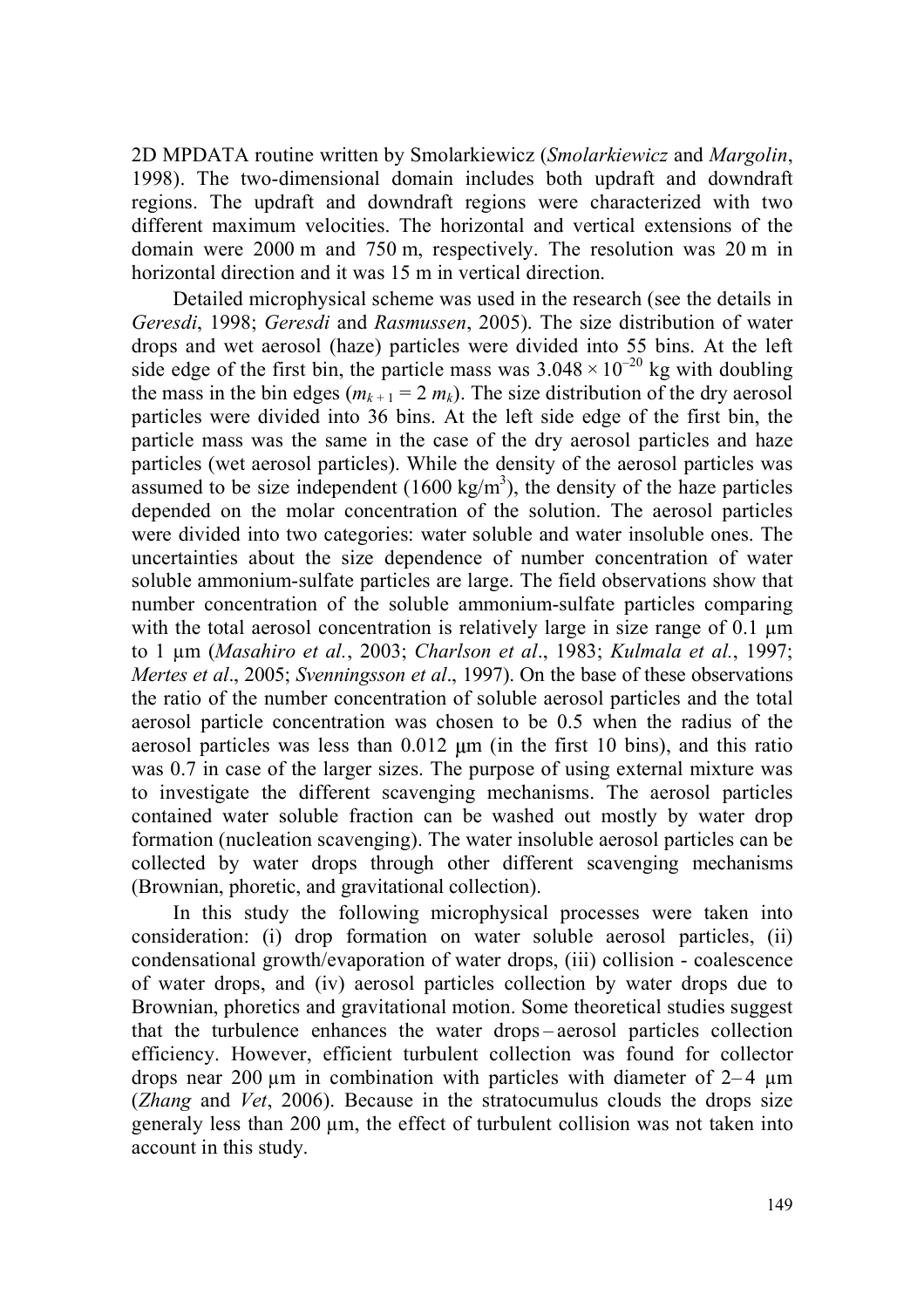The water soluble aerosol particles were transferred into the water drop category, if the relative humidity was larger then 90%. The transfer of dry aerosol particles to wet aerosol particles due to vapor diffusion starts at subsaturated condition. In the case of the small water soluble particles  $(< 0.1 \text{ }\mu\text{m})$ , this process occurred at relative humidity larger than 95%, at larger particles size the transfer occurred at 90%. If the mass of the water in a wet aerosol particle decreased to be equal to the mass of the aerosol inside, the wet aerosol particles were transferred to the dry aerosol particle category. Thirty minutes of cloud life time was simulated using 1 s time step.

The diffusional growth of these particles were calculated by using hybrid bin method. More details about this method can be found in the papers published by *Chen* and *Lamb* (1994) and *Geresdi* and *Rasmussen* (2005). The collision – coalescence processes of water drops were calculated by using twomoments method. These moments – the concentration  $(N_k)$  and the mixing ratio  $(M_k)$  inside the *k*th bin – were approximated by the following linear equations:

$$
N_k(m,t) = f_k \cdot \left(\frac{m_{k+1} - m}{m_{k+1} - m_k}\right) + \psi_k \cdot \left(\frac{m - m_k}{m_{k+1} - m_k}\right) = a_k + b_k \cdot m,\tag{1}
$$

$$
M_k(m,t) = m_k \cdot f_k \cdot \left(\frac{m_{k+1} - m}{m_{k+1} - m_k}\right) + m_{k+1} \cdot \psi_k \cdot \left(\frac{m - m_k}{m_{k+1} - m_k}\right) = c_k + d_k \cdot m,\tag{2}
$$

where  $m_k$  and  $m_{k+1}$  are the particle mass at the bin boundaries, hereafter *m* is the mass of the particles. The  $f$  and  $\psi$  parameters were calculated by using the following equation:

$$
M_k^j = \int_{x_k}^{x_{k+1}} m^j n_k(m, t) dx,
$$
 (3)

where  $M_k^0$  and  $M_k^1$  are the concentration  $(N_k)$  and mixing ratio  $(M_k)$  in the *k*th bin, respectively.

To calculate the kinetic collection equation of water drops, the Smoluchowski equation was used (*Tzivion et al.*, 1999). The water drop – water drop collision efficiencies used in the model are based on the data published by *Hall* (1980). The collision efficiencies for the given sizes of water drops were calculated by linear interpolation. The Brownian motion, the phoretic effect, and the gravitational collection were taken into consideration when the scavenging of the aerosol particles was simulated (*Ackerman et al*., 1995; *Gwen et al*., 2004; *Jian*, 2007; *Mircea et al*., 2000).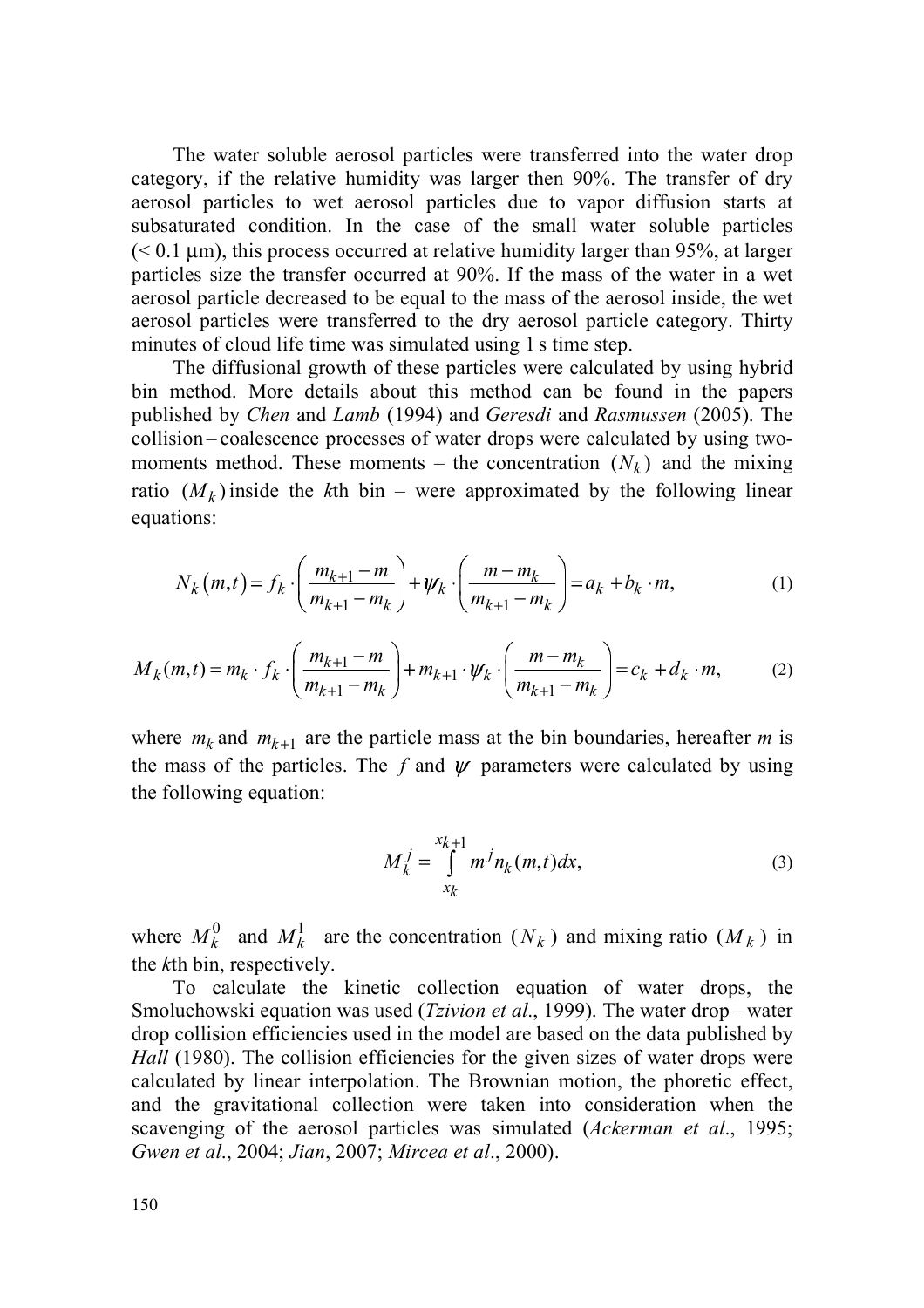The Brownian motion affects the collision between hydrometeors and very small aerosol particles ( $r_p$ < 0.01  $\mu$ m). The following equation gives the number of collected aerosol particles in unit time due to Brownian motion:

$$
\left. \frac{dN_p}{dt} \right|_B = 4\pi r_d D_p n_p f_p,\tag{4}
$$

where  $r_d$  is the radius of the water drop,  $n_p$  is the number concentration of the aerosol particles,  $D_p$  is the diffusion coefficient for the aerosol particles,  $f_p$  is a correction factor which depends on the Reynolds and Schmidt numbers of the aerosol particles (*Pruppacher* and *Klett*, 1997). The motion of aerosol particles due to temperature gradients near to the drop surface is called thermophoresis. Particle motion due to the spatial vapor density gradient is called diffusiophoresis. The sum of the thermophoretic and diffusiophoretic forces is known as phoretic force. The following equation gives the number of collected aerosol particles in unit time due to phoretic forces:

$$
\frac{dN}{dt}\Big|_{th+df} = \frac{4\pi r_d n_p s f_v}{\left[\frac{L_v}{k_a T_{\infty}} \left(\frac{L_v}{R_v T_{\infty}} - 1\right) + \frac{R_v T_{\infty}}{D_v e_s (T_{\infty})}\right]} \left(\frac{C}{\rho_a} - \frac{L_v f_{th}}{p}\right),\tag{5}
$$

where  $s, T_{\infty}, k_a, p, \rho_a$ , and  $D_v$  are the supersaturation, temperature, thermal conductivity, pressure, density of air, and diffusivity of vapor in the air, respectively;  $R_v$  is the gas constant for the water vapor,  $L_v$  is the evaporation heat,  $e_s$  is the saturation vapor pressure over flat water surface.  $f_v$  and  $f_{th}$ represent the ventilation coefficient and thermophoretic force, respectively (*Pruppacher* and *Klett*, 1997). *C* is the Cunningham-correction, which value depends on the Knudsen number. While in the case of evaporating drop the motion of the aerosol particles is directed toward the surface of the water drop (the right side term in Eq. (5) is larger than zero), in the case of diffusional growth the direction of the motion is opposite (the right side term in Eq. (5) is less than zero). The effect of the phoretic forces is dominant if the size of the aerosol particles is about 0.1 µm (*Wang*, 2002). The phoretic force results in collision between the submicron aerosol particles and the water drops in the subsaturated regions where the drops evaporate. This condition is realized in the precipitation zone and at the lateral edge of the cloud.

If the radius of the aerosol particles is larger than  $1 \mu m$ , the phoretic forces hardly affect their motion. They are collected by the water drops due to the gravitational collection. The following equation gives the number of aerosol particles collected by a water drop in unit time due to gravitational force: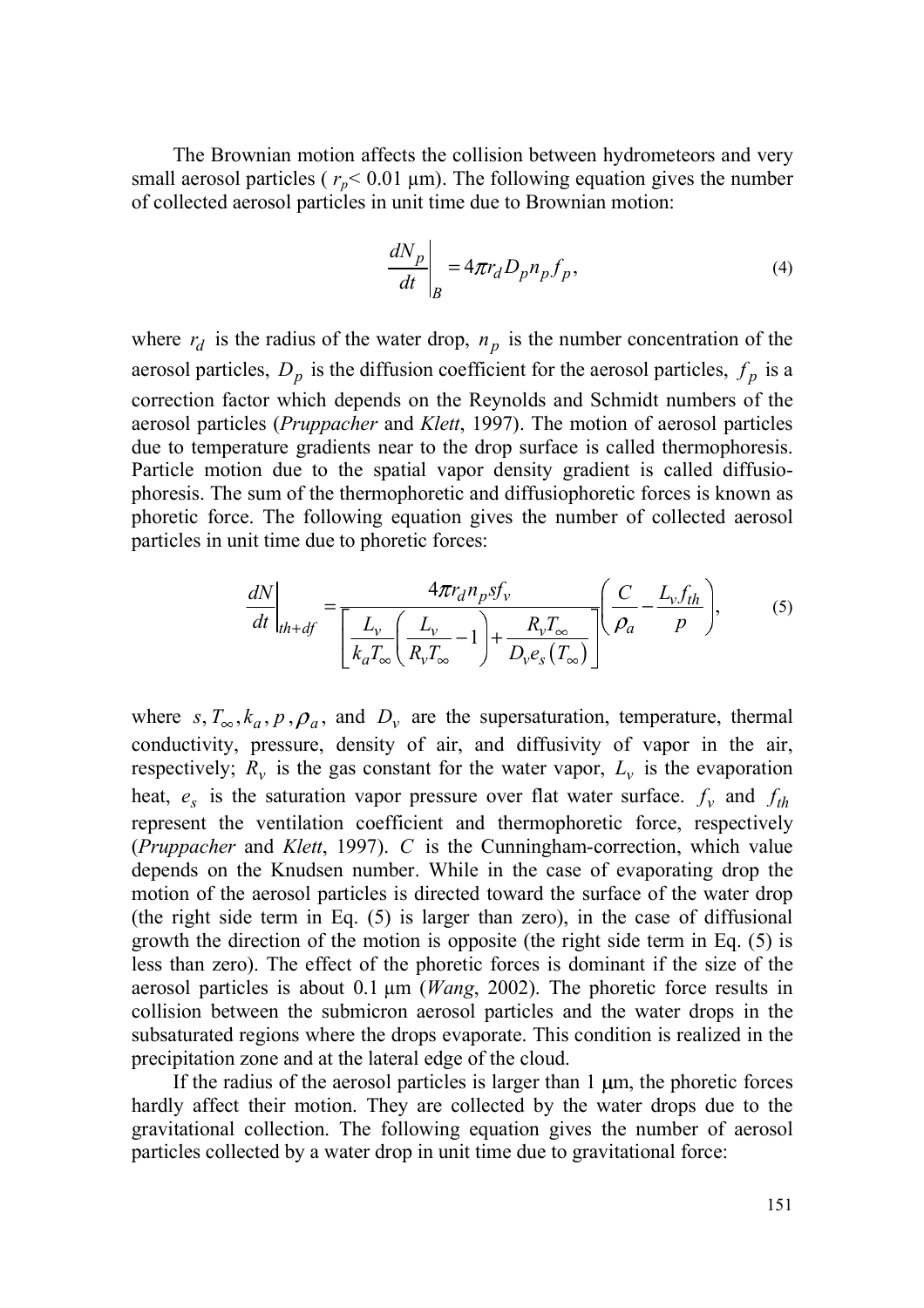$$
\left. \frac{dN_p}{dt} \right| = E(r_d + r_p)^2 \pi v_t(r_d) n_p,\tag{6}
$$

where *E* is the collection efficiency,  $r_d$  and  $r_p$  are the radius of the water drop and the aerosol particles, respectively.  $v_t$  is the terminal velocity of the water drop.

#### *3. Results*

Formation of the water drops and washout of the aerosol particles were examined in the case of three different air mass types: maritime, rural, and remote continental. Initial size distributions of the aerosol particles (*Fig. 1*) were given by equations published by *Jaenicke* (1988). These equations are frequently used in numerical experiments (e.g., *Bott*, 2000; *Leroy et al*., 2006; *Caro et al*., 2004; *Mircea et al*., 2000).



*Fig. 1.* Initial size distribution of the water soluble (square symbol) and water insoluble (circle symbol) aerosol particles in three different air mass types: (a) maritime, (b) rural, and (c) remote continental.

The spatial distribution of the supersaturation gives information about the development of the cloud. In addition, the phoretic force depends on the subsaturation (see Eq. (5)). The supersaturation is affected by the adiabatic rising of the moist air and by the formation and condensational growth of water drops (*Cohard et al*., 1998). The supersaturation rapidly increases above the cloud base until it reaches its maximum value. Thereafter it decreases gradually, and at about 100 m above the cloud base it becomes near constant. Most of the haze particles reach their critical size in the updraft region, near to the cloud base where supersaturation is the largest. *Fig. 2* shows the simulated vertical profile of the supersaturation at 0.5 m/s and 1.2 m/s maximum updraft velocities at different aerosol concentrations.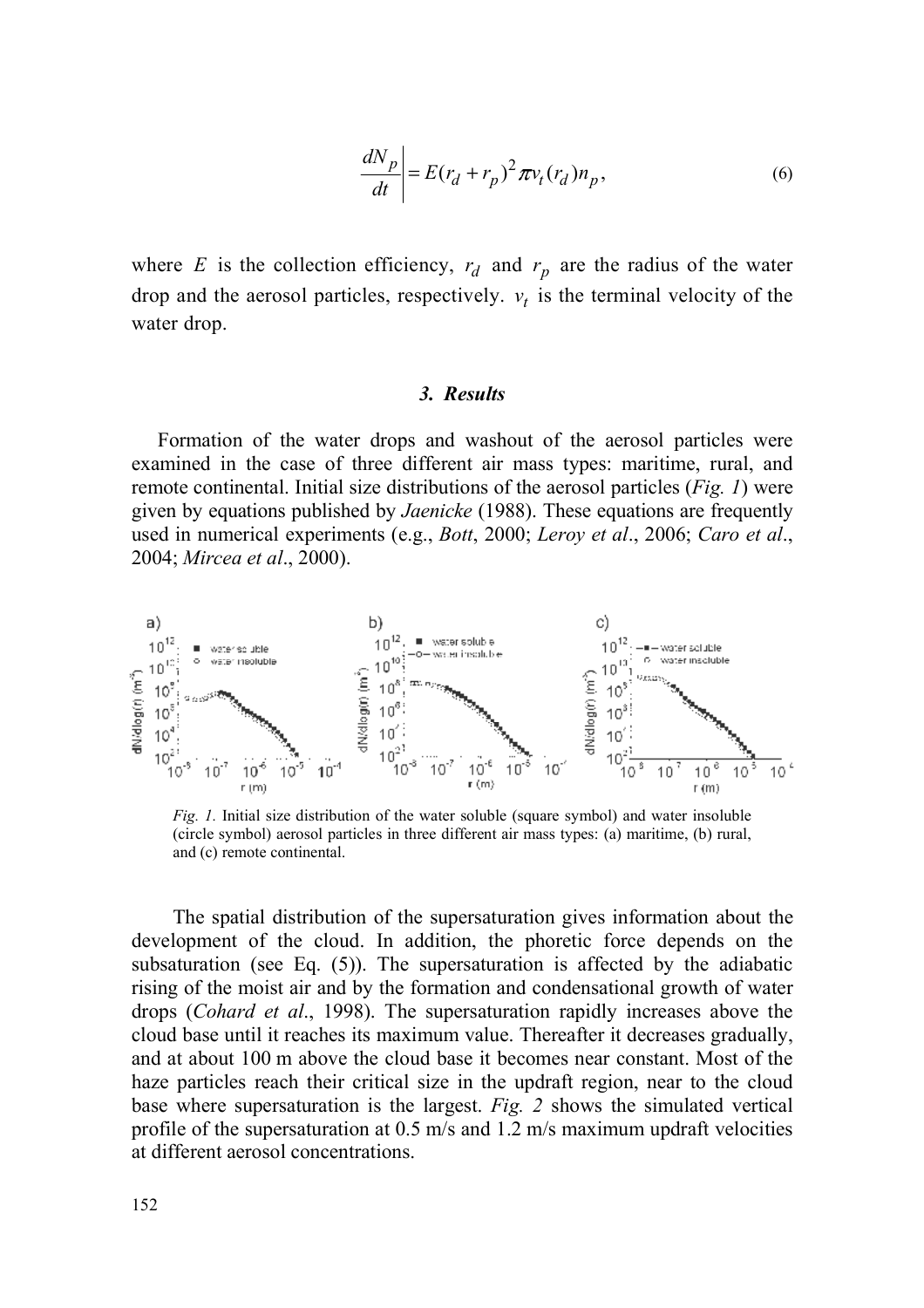

*Fig. 2.* Vertical profile of the supersaturation in case of maritime (I), rural (II), and remote continental (III) air masses at  $t = 10$  min (black cycle),  $t = 20$  min (white cycle) and  $t = 30$  min (black and white triangle) according to initial supersaturation (solide line) at maximum updraft velocity of 0.5 m/s (a) and 1.2 m/s (b).

In case of weaker maximum updraft velocity ( $w_{max}$  = 0.5 m/s), the supersaturation reached its maximum value at about 300 m above the surface, and after a small diminution it became nearly constant with increasing altitude. The largest maximum supersaturation value occurred in the case of the maritime air mass, because the low CN concentration resulted in lower concentration of droplets. Above the cloud top, the saturation suddenly decreased in all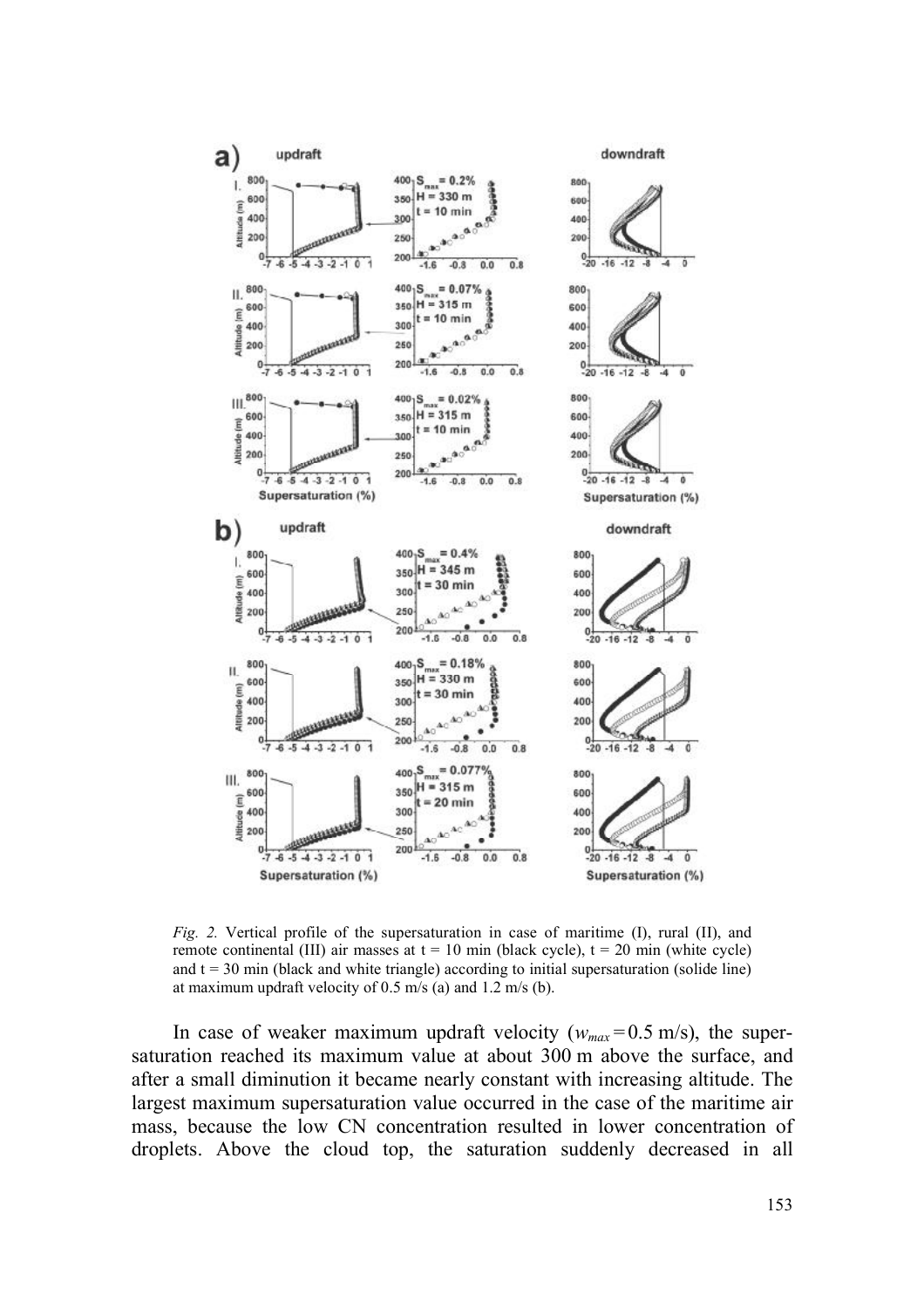simulation times. With increasing time, reduction rate decreased. In the downdraft region, the relative humidity decreased at lower altitude. After 30 minute of simulation time, the rate of the depletion significantly decreased. Below the cloud base, the relative humidity slightly increased due to the evaporation of falling droplets.

When the maximum updraft velocity was stronger  $(w_{max} = 1.2 \text{ m/s})$  the maximum supersaturation occurred at lower altitude at the beginning (10th minute) than in the case of weaker maximum updraft. With increasing time, the position of the maximum of the supersaturation rose to higher altitude. In the downdraft core, the relative humidity depended on the adiabatic descend of the air and the evaporation of the water drops. While the warming due to adiabatic descend reduces the relative humidity, the evaporation of the water drops increases it. The decrease of the relative humidity until about the 10th minute of the simulation was the consequence of the dry adiabatic descend of the air. The appearance of water drops after the 10th minute resulted in increase of the relative humidity everywhere in the downdraft. This explains that the relative humidity was lower in the case of stronger updraft until the 10th minute of the simulation than in the case of weaker updraft. The increase of the relative humidity was the consequence of the evaporation of the water drops in the down draft core. While this process confined to near to the top of the domain in the case of weaker updraft, evaporation of the water drops occurred in an about 400 m deep layer in the case of the stronger updraft. (See the layer where the supersaturation is eaqual to zero in the right coloumn in *Fig. 2b.*) The effect of evaporation was the largest in the case of remote continental air mass type (IIIrd row in *Fig. 2b.*). This can be explained by the fact, that the total surface area of the water drops was the largest in this case.

Some features of simulation are summarized in *Tables 1* and *2*. The domain integrated number concentration or mixing ratios (*M*), furthermore, the domain and time integrated production terms (*P*) were calculated by the following equation:

$$
M = \sum_{i,j} M_{i,j} \rho_a \Delta x \Delta y, \qquad P = \sum_{n=1}^{n_{\text{max}}} \Delta t \sum_{i,j} p_{i,j} \rho_a \Delta x \Delta y,\tag{7}
$$

where  $\Delta x$  and  $\Delta y$  are the horizontal and vertical distances between the grid points, respectively,  $\rho_a$  is the density of air,  $\Delta t$  is the time step,  $n_{\text{max}}$  is the number of time steps used during the simulation;  $p_{i,j}$  is the production term calculated at the grid point  $i, j$  and  $M_{i,j}$  is the number concentration or the mixing ratio of the aerosol particles.

*Table 1* shows the time and domain integrated production term for the condensation of vapor, change of the number concentration, mixing ratio and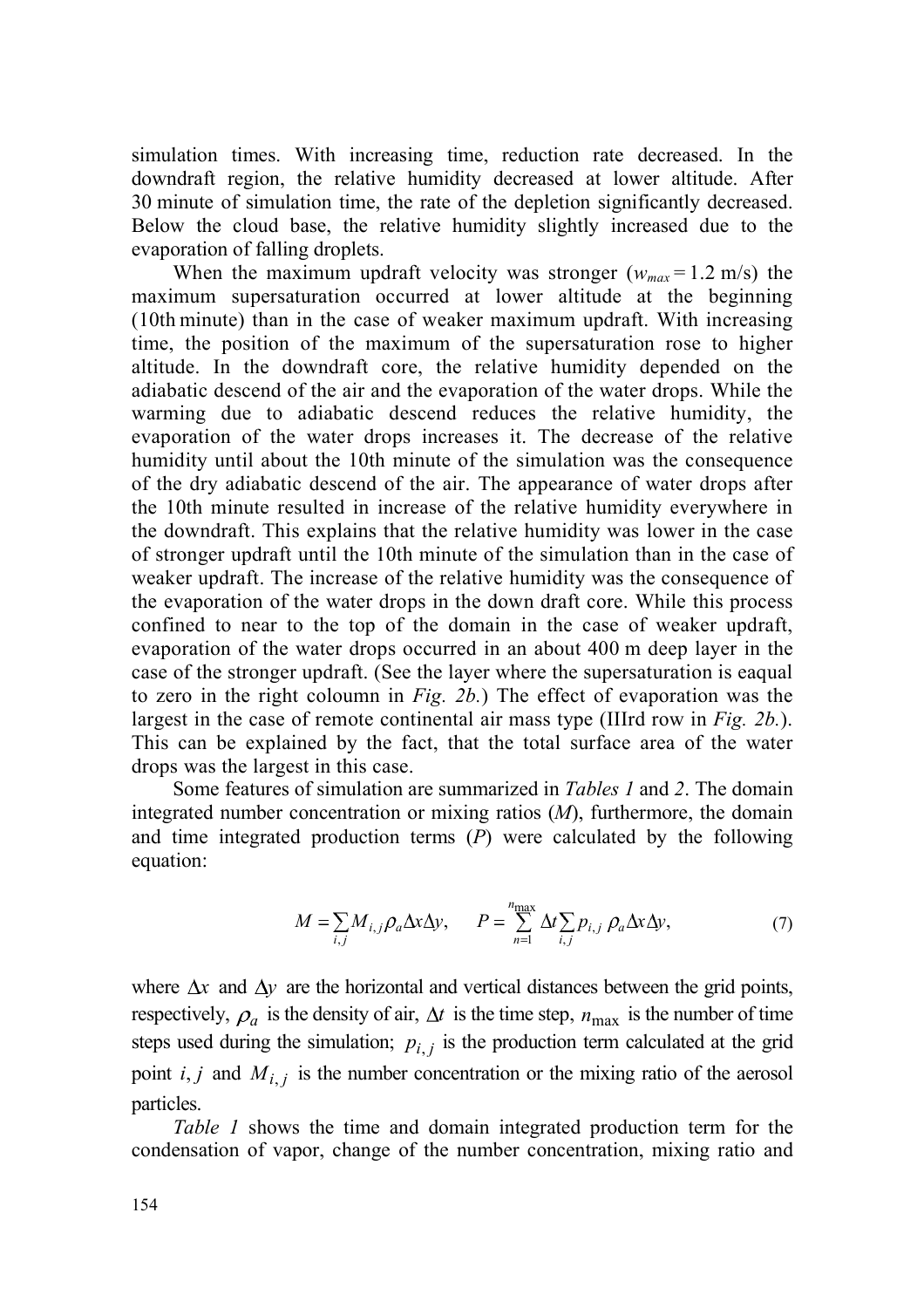aerosol mass of the wet aerosol particles due to condensation, and the change of the concentration of the water drops due to the collision-coalescence.

*Table 1*. The following domain integrated production term: change of the mass of wet aerosol particles-water drops due to condensation  $(\Delta M_c)$ ; transfer of the dry aerosol particles to wet aerosol particles due to the increase of the relative humidity. Number (column a), mass of water plus aerosol (column b), only aerosol mass (column c); decrease of the number of the water drops due to drop-drop collision

|                                                                                                                                | $\Delta M_c$                           | $\mathbf N$<br>(a) | $M_{w}$<br>( <b>b</b> )                                                                                       | $M_{\rm a}$<br>(c)                                          | $N_w$                                                                                                             | <b>Updraft</b> |
|--------------------------------------------------------------------------------------------------------------------------------|----------------------------------------|--------------------|---------------------------------------------------------------------------------------------------------------|-------------------------------------------------------------|-------------------------------------------------------------------------------------------------------------------|----------------|
|                                                                                                                                | $(\text{kg m}^{-1})$ $(\text{m}^{-1})$ |                    |                                                                                                               | $(\text{kg m}^{-1})$ $(\text{kg m}^{-1})$ $(\text{m}^{-1})$ |                                                                                                                   | m/s            |
| Maritime                                                                                                                       |                                        |                    | $1.31 \times 10^{2}$ $9.54 \times 10^{13}$ $4.80 \times 10^{-2}$ $2.40 \times 10^{-2}$ $-4.50 \times 10^{11}$ |                                                             |                                                                                                                   |                |
| Rural                                                                                                                          |                                        |                    |                                                                                                               |                                                             | $1.31 \times 10^{2}$ $4.43 \times 10^{14}$ $5.37 \times 10^{-2}$ $2.68 \times 10^{-2}$ $-4.45 \times 10^{11}$ 0.5 |                |
| Remote continental $1.31 \times 10^2$ $2.02 \times 10^{15}$ $6.19 \times 10^{-2}$ $3.09 \times 10^{-2}$ $-3.81 \times 10^{11}$ |                                        |                    |                                                                                                               |                                                             |                                                                                                                   |                |
| Maritime                                                                                                                       |                                        |                    | $2.07 \times 10^{2}$ $9.72 \times 10^{13}$ $4.80 \times 10^{-2}$ $2.40 \times 10^{-2}$ $-1.84 \times 10^{12}$ |                                                             |                                                                                                                   |                |
| Rural                                                                                                                          |                                        |                    |                                                                                                               |                                                             | $2.09 \times 10^{2}$ $4.62 \times 10^{14}$ $5.37 \times 10^{-2}$ $2.68 \times 10^{-2}$ $-1.42 \times 10^{12}$ 1.2 |                |
| Remote continental $2.11 \times 10^2$ $2.12 \times 10^{15}$ $6.21 \times 10^{-2}$ $3.10 \times 10^{-2}$ $-1.08 \times 10^{12}$ |                                        |                    |                                                                                                               |                                                             |                                                                                                                   |                |

The increase of the total water content was caused by the condensational growth of the wet aerosol particles and water drops. Both the wet aerosol particles and water drops evaporated in the subsaturated region. Similarly to the results published by *Szumowski* et al. (1998), our results show that the water drops, that remained in the updraft core, permanently grow, and the water drops that fall out from the updraft into the outflow, remain small, or completely evaporate. This is demonstrated by the joint size distributions of the water drops and of wet aerosol particles in *Figs. 3* and *4*. The mean size of the water drops increases in the updraft core and decreases in the downdraft regions. Another important feature of the size distributions is that while they were getting narrower in the ascending air due to the condensational growth of the water drops and due to the evaporation of the wet aerosol particles which did not reach the critical size, they got wider due to the evaporation of the water drops in the downdraft. Near to the surface in the downdraft region, the size distribution should be similar to that of the initial size distribution of the aerosol particles due to the complete evaporation of the water drops. The differences can be the consequence of the following reasons: (i) some of the water soluble aerosol particles can be captured by the water drops due to different scavenging mechanisms; (ii) numerical deficiency. During the calculation, the discrete bin width limits the information about the mass of the aerosol particle inside of the drops. This uncertainty of the mass of aerosol particles inside the water drops caused fluctuations in the number concentration of the regenerated aerosol particles at the submicron size in the downdraft core. To avoid this effect, the size distribution can be smoothed by calculation of the mean value of the concentration in three neighboring bins  $(n_{k-1}, n_k, n_{k+1})$  (*Geresdi* and *Rasmussen*, 2005).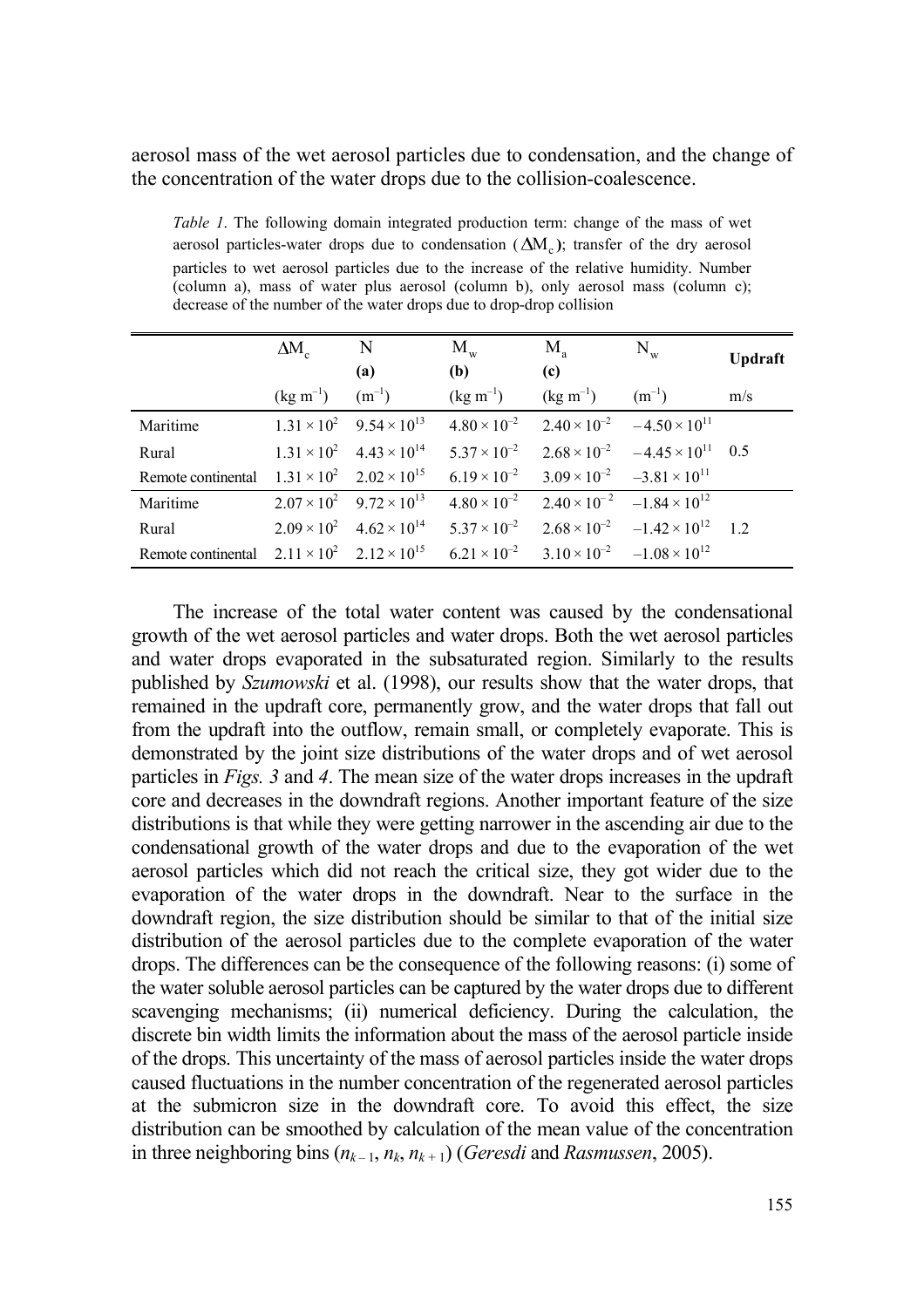

*Fig. 3*. The evolution of size distribution of the water drops in maritime (a), rural (b) and remote continental (c) air masses at  $t = 10$  min (black square), at  $t = 20$  min (white cycle) and at  $t = 30$  min (black and white triangle) according to initial size distribution of water soluble aerosol particles at 0.5 m/s maximum updraft velocity in the updraft core ( $x = 500$ ) m) and in the downdraft core  $(x = 1500 \text{ m})$ .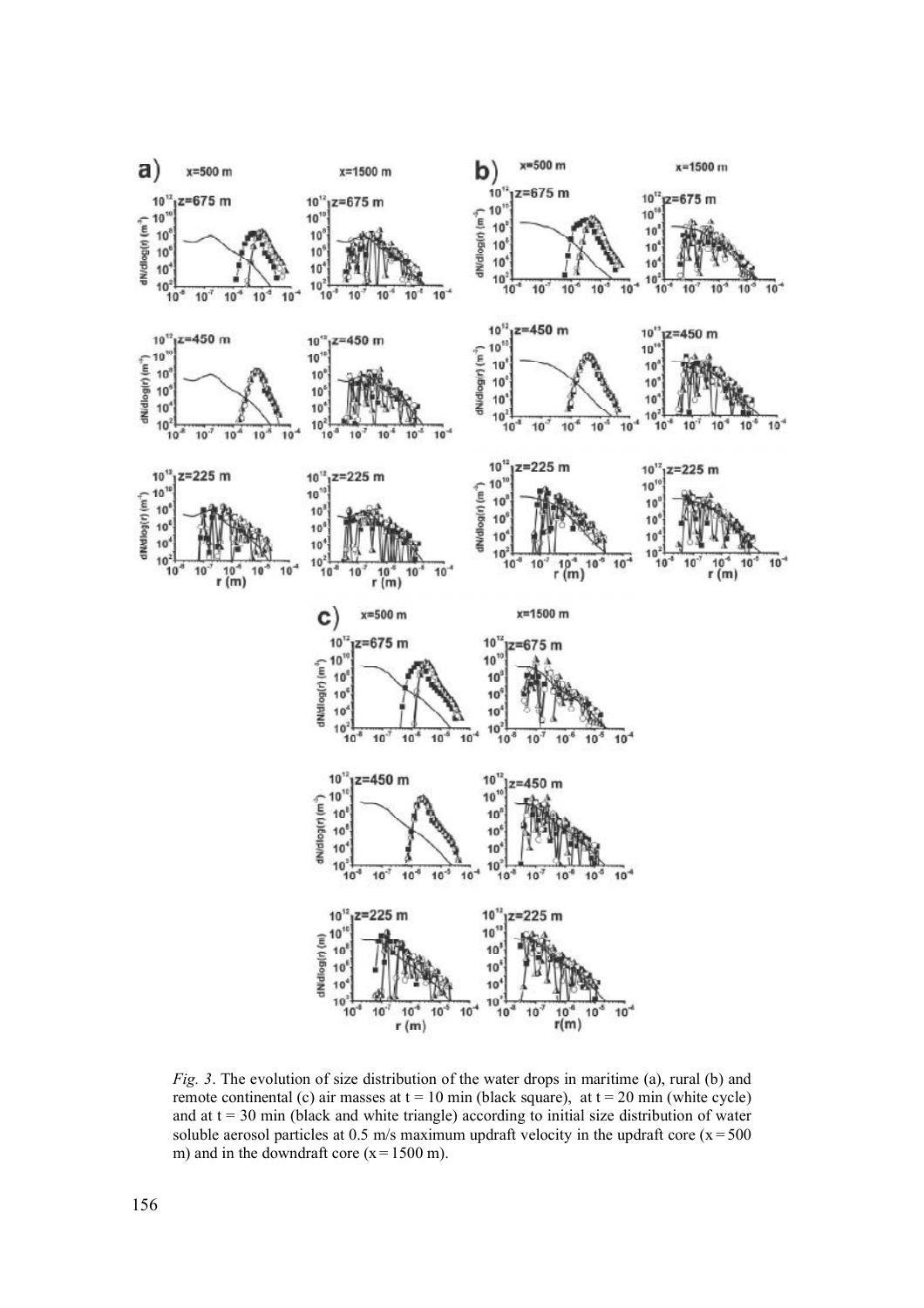

*Fig. 4*. The evolution of size distribution of the water drops in maritime (a), rural (b) and remote continental (c) air masses at  $t = 10$  min (black square),  $t = 20$  min (white cycle) and  $t = 30$  min (black and white triangle) according to initial size distribution of water soluble aerosol particle at maximum updraft velocity of 1.2 m/s in the updraft core  $(x = 500 \text{ m})$  and in the downdraft core  $(x = 1500 \text{ m})$ .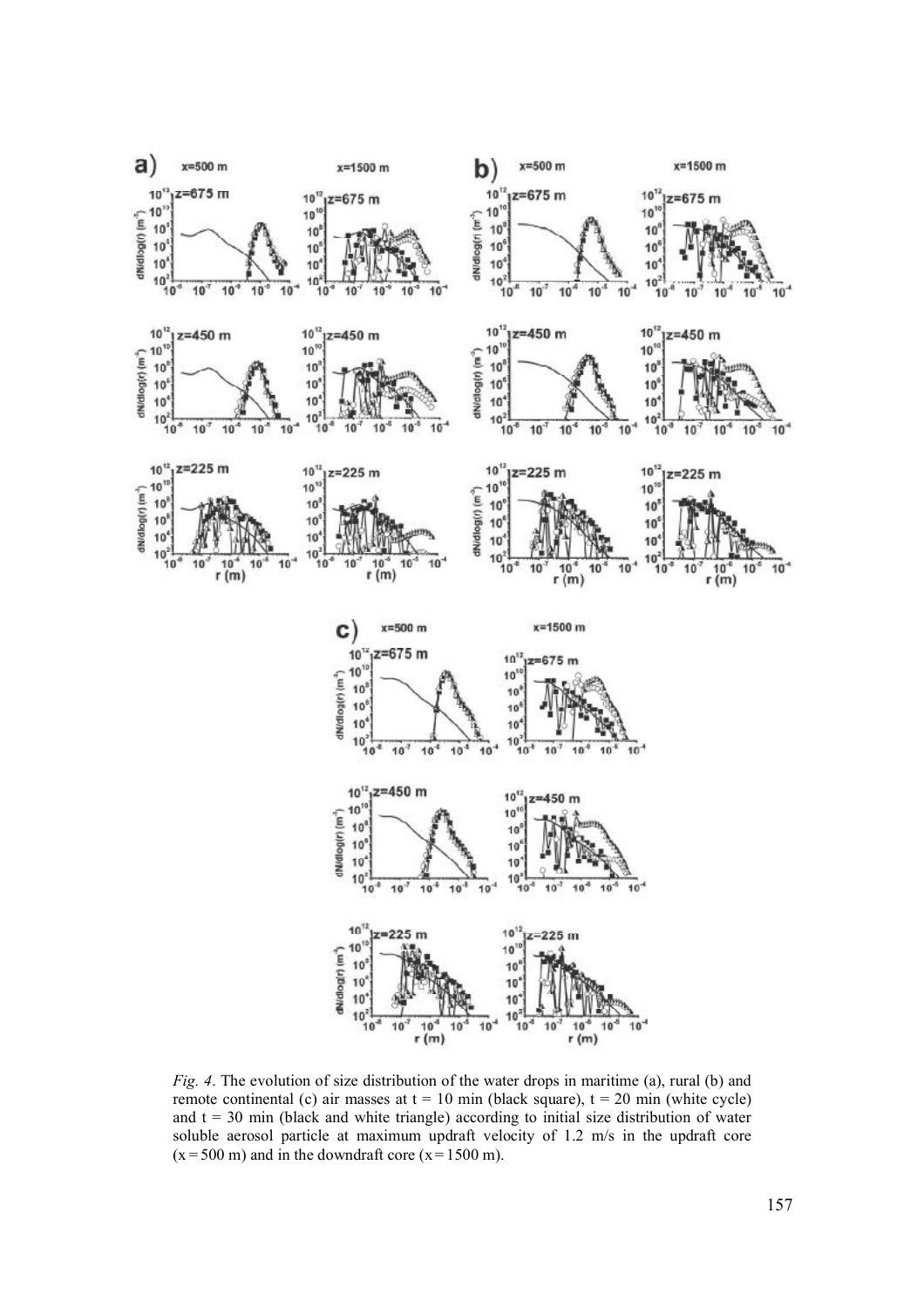The initial size distribution of the water soluble aerosol particles significantly affects the size distribution of the water drops form on them. The concentration of the water drops less than 25 µm was the smallest in the case of maritime air mass and it was the largest in the case of remote continental one (*Fig. 5*).



Concentration of water droplets (< 25 µm)(1/mg) By 30. Minute

*Fig. 5.* The evolution of size distribution of the water drops in maritime (a), rural (b), and remote continental (c) air masses at maximum updraft velocity of 0.5 and 1.2 m/s.

Due to the small concentration of water soluble aerosol particles less water drops formed in the maritime airmass. Hence, more water vapor condensed on each of these drops. As a result, the mean mass of drops was larger in the maritime airmass than in the rural and remote continental airmasses. This result was reported also by *Leroy et al*. (2006), *Reisin et al*. (1996), and *Rasmussen et*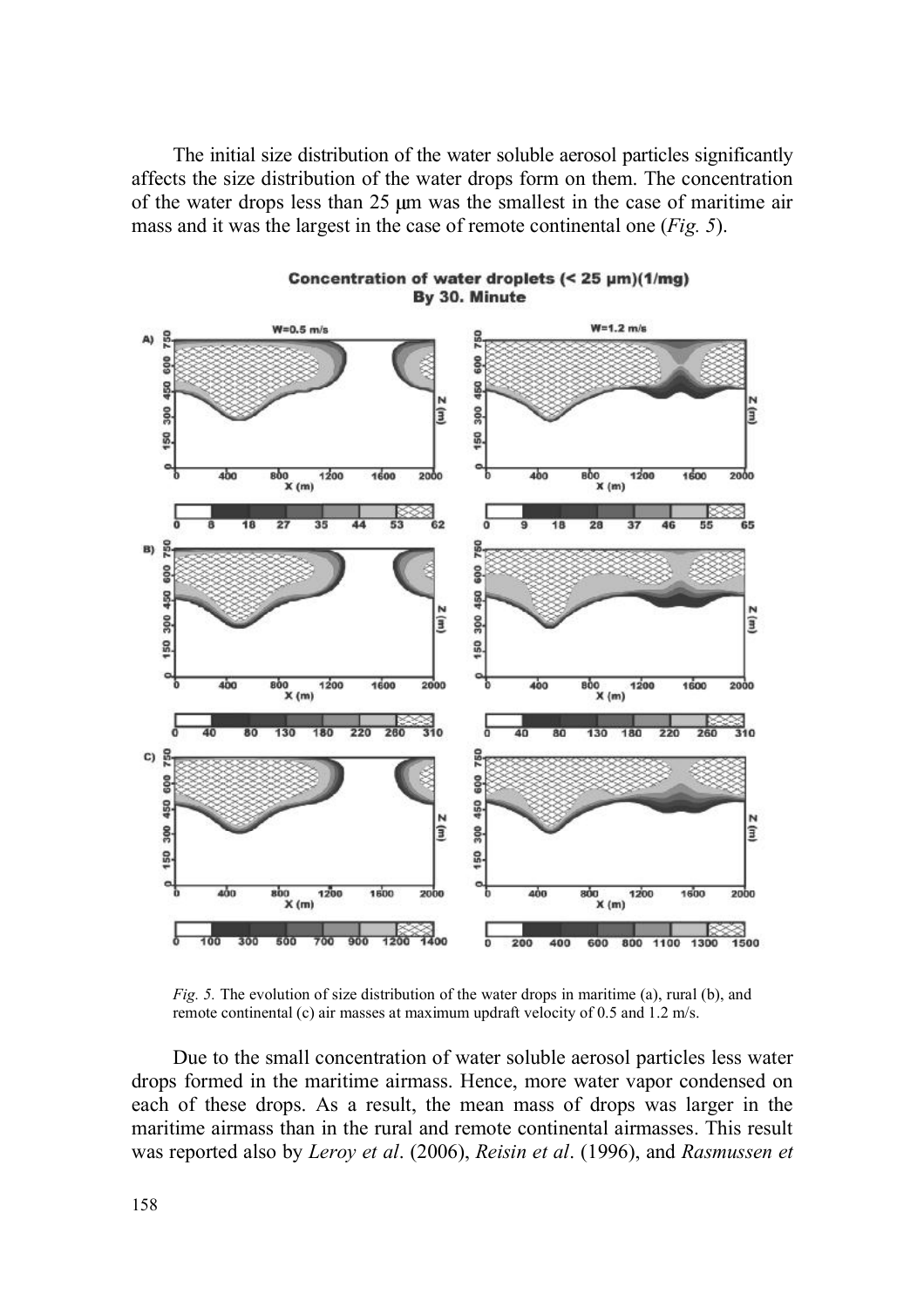*al*. (2002). As the efficiency of the collision-coalescence of the water drops strongly depends on the mean size of the drops, the concentration of the drizzle size water drops  $(r > 25 \text{ \mu m})$  was the highest in the maritime case. The mixing ratio of these drops was ten times larger in the maritime case than in the rural air mass case (*Fig. 6*). The water drops were rising until their terminal velocity was equal to the vertical velocity of air and, thereafter, they began to fall down. The fall-out of the rain drops began earlier in the maritime air mass due to the larger terminal velocity of the rain drops.



*Fig. 6*. Mixing ratio of the rain drops in maritime (a), rural (b), and remote continental (c) air mass types at two different maximum updraft velocities by the end of simulation. Scale is given in kg/kg.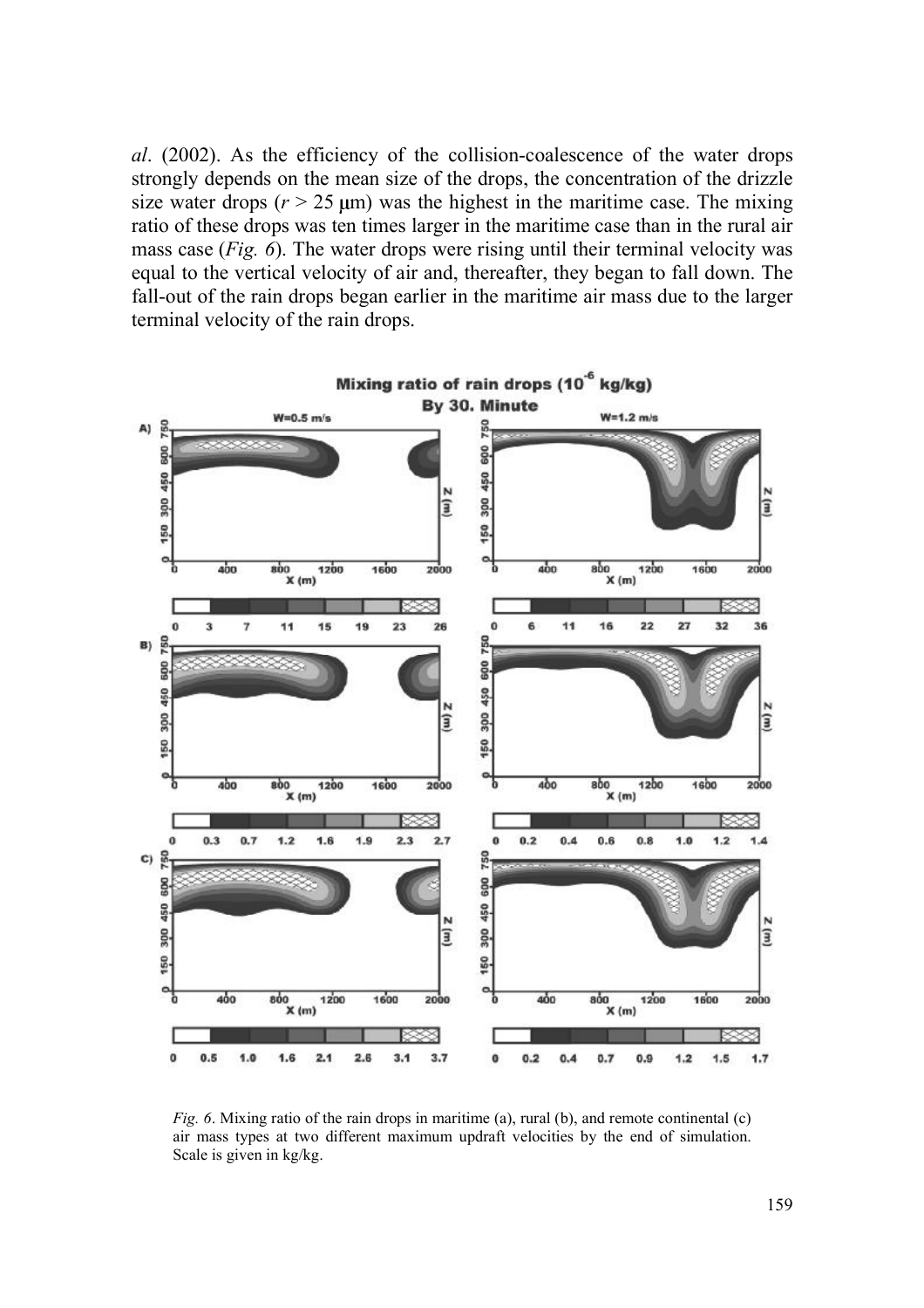*Table 2* shows the domain and time integrated values of the production terms, that give the change of number and mass of the water soluble and water insoluble aerosol particles due to Brownian and phoretics effects.

*Table 2*. Domain and time integrated value of the change of concentration  $(\Delta N_s)$  and mixing ratio ( $\Delta M_s$ ) of water soluble and insoluble ( $\Delta N_{is}$ ,  $\Delta M_{is}$ ) aerosol particles due to Brownian and phoretic collision with water drops, initial domain integrated concentration and mixing ratio of the water soluble and insoluble aerosol particles

|                    | $\Delta N_s$           | $\Delta M_s$            | $\Delta N$ <sub>is</sub> | $\Delta M$ <sub>is</sub> | <b>Updraft</b> |
|--------------------|------------------------|-------------------------|--------------------------|--------------------------|----------------|
|                    | $(m^{-1})$             | $(kg \, m^{-1})$        | $(m^{-1})$               | $(kg \, m^{-1})$         | m/s            |
| Maritime           | $-6.09 \times 10^8$    | $-3.65 \times 10^{-10}$ | $-6.33 \times 10^{11}$   | $-5.55 \times 10^{-6}$   |                |
| Rural              | $-1.22 \times 10^{10}$ | $-3.26 \times 10^{-9}$  | $-1.36 \times 10^{13}$   | $-1.40 \times 10^{-5}$   | 0.5            |
| Remote continental | $-5.59 \times 10^{10}$ | $-1.45 \times 10^{-8}$  | $-1.45 \times 10^{14}$   | $-6.69 \times 10^{-5}$   |                |
| Maritime           | $-4.98 \times 10^8$    | $-2.97 \times 10^{-10}$ | $-1.35 \times 10^{12}$   | $-7.87 \times 10^{-6}$   |                |
| Rural              | $-9.69 \times 10^{9}$  | $-2.56 \times 10^{-9}$  | $-3.03 \times 10^{13}$   | $-3.27 \times 10^{-5}$   | 1.2            |
| Remote continental | $-4.48 \times 10^{10}$ | $-1.16 \times 10^{-8}$  | $-3.03 \times 10^{14}$   | $-1.43 \times 10^{-4}$   |                |
|                    | $\rm N_{\rm s0}$       | $M_{s0}$                | $N_{is0}$                | $M_{is0}$                |                |
|                    | $(m^{-1})$             | $(kg \, m^{-1})$        | $(m^{-1})$               | $(kg \, m^{-1})$         |                |
| Maritime           | $9.86 \times 10^{13}$  | $2.40 \times 10^{-2}$   | $6.60 \times 10^{13}$    | $8.34 \times 10^{-3}$    |                |
| Rural              | $4.75 \times 10^{14}$  | $2.69 \times 10^{-2}$   | $4.28 \times 10^{14}$    | $9.52 \times 10^{-3}$    | 0.5            |
| Remote continental | $2.19 \times 10^{15}$  | $3.11 \times 10^{-2}$   | $2.11 \times 10^{15}$    | $1.19 \times 10^{-2}$    |                |
| Maritime           | $9.86 \times 10^{13}$  | $2.40 \times 10^{-2}$   | $6.60 \times 10^{13}$    | $8.34 \times 10^{-3}$    |                |
| Rural              | $4.75 \times 10^{14}$  | $2.69 \times 10^{-2}$   | $4.28 \times 10^{14}$    | $9.52 \times 10^{-3}$    | 1.2            |
| Remote continental | $2.19 \times 10^{15}$  | $3.11 \times 10^{-2}$   | $2.11 \times 10^{15}$    | $1.19 \times 10^{-2}$    |                |

For the depletion rate of aerosol particle due to nucleation scavenging we got similar result to that of published by *Zhang et al.* (2004). They investigated aerosol scavenging by low-level, warm stratiform clouds and precipitation using a one-dimensional model with detailed cloud microphysics and size resolved aerosol particles and hydrometeors. By the end of the simulation, more than 90% of the water soluble aerosol particles and more than 99% of the mass of the water soluble aerosol particles were depleted due to the formation of water drops in each case. The rate of condensation increased with the strength of the updraft. Negligible fraction of water soluble particles was scavenged due to the Brownian and phoretics effects. These results also agree with that of published by *Zhang et al.* (2004). *Fig. 7* shows the time integrated change of the concentration of the water insoluble aerosol particles in the case of 0.5 m/s and 1.2 m/s maximum updraft velocities by the 30th minute of the simulation. In case of smaller clouds (weaker updraft) the aerosol particles were scavenged just inside the clouds. While in case of larger clouds (stronger updraft) the drops collected the particles at the edge of clouds and in the downdraft core too. Collection was most significant in the upper divergence region. The high collection rate in the remote continental and rural airmass was the consequence of the larger total surface area of the droplets in a unit volume of the air.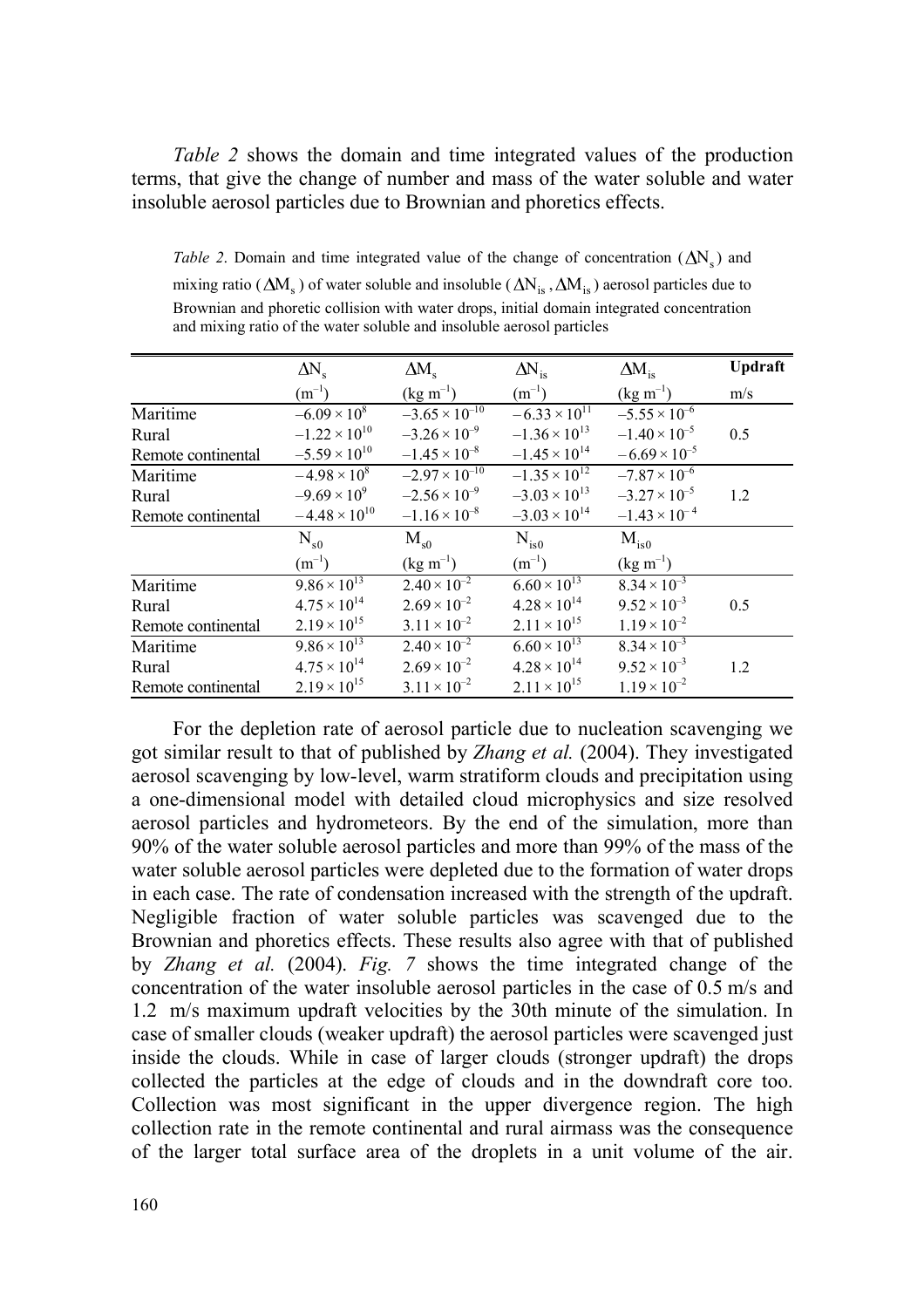Comparing the initial and final size distributions of the aerosol particles, the total number of water insoluble aerosol particles decreased by 1% and 2% in the case of maritime airmass, 3% and 7% in the case of rural airmass, and 7% and 14% in the case of remote continental airmass at maximum vertical velocities of 0.5 m/s and 1.2 m/s, respectively.



*Fig. 7*. Concentration of the water droplets in maritime (a), rural (b), and remote continental (c) air mass types at two different maximum updrafts velocities by the end of the simulation. Scale is given in 1/mg.

The reduction in mass of the water insoluble aerosol particles was just a few tenth percents in each case. It follows from the fact that relatively more small particles were collected than large ones. The relative efficiency of scavenging of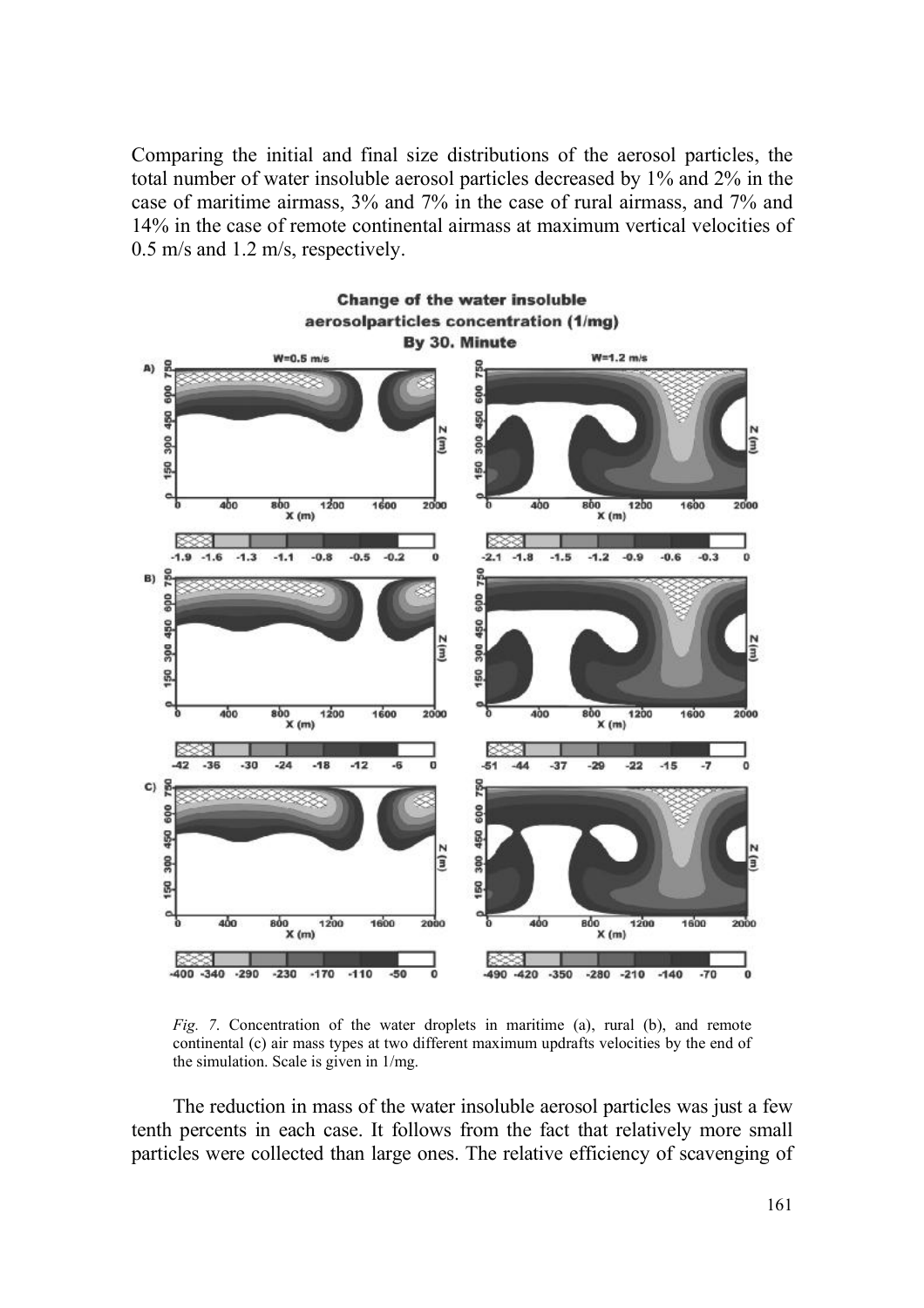the aerosol particles less than 0.1 µm means that scavenging of the water insoluble particles was mostly governed by the Brownian effect inside the cloud.

To investigate the efficiency of the scavenging in different regions of the domain, the following equation was calculated:

$$
Scav_{eff} = \frac{N_0 - N_t}{N_0},\tag{8}
$$

where  $N_0$  and  $N_t$  are the number concentration of the aerosol particles at a given grid point at the beginning and the end of the simulation, respectively. *Figs. 8a* and *8b* show the efficiency of scavenging in the case of remote continental airmass, when the maximum of the updraft velocity was 0.5 m/s and 1.2 m/s, respectively.



*Fig. 8.* Collection efficiency of the Brownian, phoretic, gravitational and dynamical processes at maximum updraft velocities of 0.5 m/s (a) and 1.2 m/s (b) in the remote continental airmass at three different grid points.

The three grid points represent three different regions of the domain. The left side figures in *Figs. 8a* and *8b* represent the updraft region near to the top of the cloud. Figures at  $x = 1000$  m represent the cloud region where only horizontal flow occurs. The right side figures show the scavenging efficiency in the downdraft regions. It is clearly shown that the steepness of the curves is very similar at different grid points and at different maximum updraft velocities, as well. The difference between *Figs. 8a* and *8b* indicates that it takes longer time to reach the steady state in the case of weaker updraft. The aerosol particles less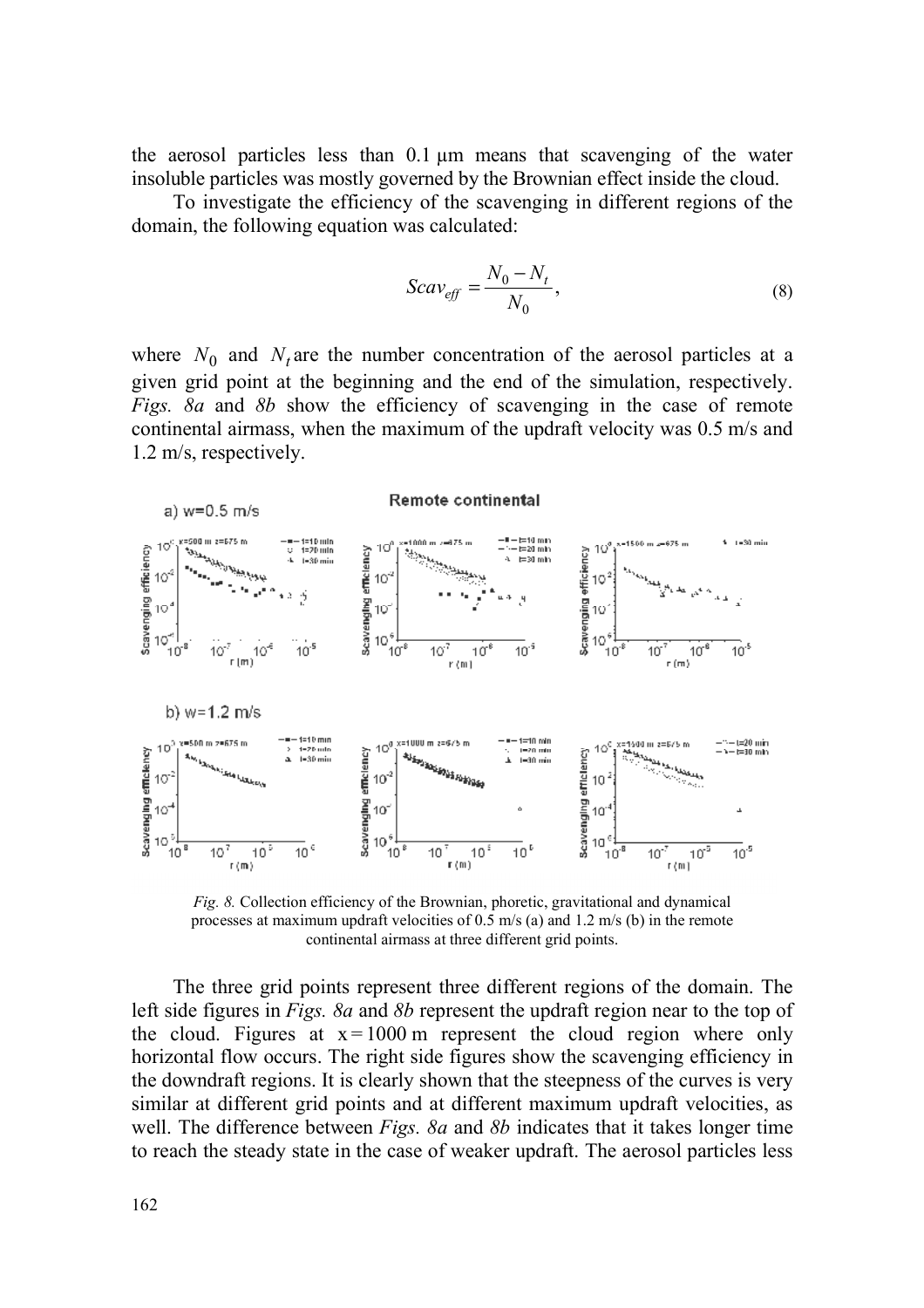than 0.1 µm were collected most efficiently by Brownian motion. The effect of Brownian motion strongly decreased above this particle size (*Young*, 1974). In the size range of 0.1  $\mu$ m to 1  $\mu$ m, only less than 1 percent of the particles were scavenged due to phoretic forces. The effect of the gravitational force was negligible. This force would have changed the concentration of the micron size particles considerably if the size of the hydrometeor had reached the value of  $100 - 200$  µm.

## *4. Summary*

The aim of our research was to study the cycle of aerosol particles in stratocumulus clouds using a detailed microphysical scheme in the case of maritime, rural, and remote continental air mass types and at different dynamic conditions. In this study we focused on the following processes:

## *4.1. Drop formation and regeneration of aerosol particles*

The model was able to simulate the regeneration of the water soluble aerosol particles. Neglecting the effect of numerical deficiency caused by the limits of information about the mass of the aerosol particle inside of the drops, the initial size distribution of the water soluble aerosol particles and the size distribution of the regenerated aerosol agree well.

The size distribution of the wet aerosol particles was mostly affected by the nucleation scavenging. Because the mean drop size was relatively small even in the case of maritime airmass, the collision-coalescence of the water drops hardly affected the size distribution of the regenerated aerosol particles.

## *4.2. Scavenging of water soluble and water insoluble aerosol particles*

The water soluble aerosol particles diminished more than 90% in number and more than 99% in mass during the drop formation. Only about 0.1% of the water soluble particles were collected due to Brownian and phoretic forces.

The efficiency of scavenging of water insoluble aerosol particles depended on the initial concentration of the water soluble aerosol particles and on the intensity of the updraft.

Depending on the initial concentration of aerosol particles and the intensity of the updraft, about from 1 to 14% of the insoluble aerosol particles were collected by the different scavenging processes. In the case of more intense updraft, the aerosol particles were removed most efficiently in the downdraft core. The decrease of the number concentration was most significant in the size range of  $0.01 - 0.1$  um due to the Brownian motion.

The results of numerical simulation show that phoretic effects hardly affect the washout of the aerosol particles in the case of the precipitable stratocumulus.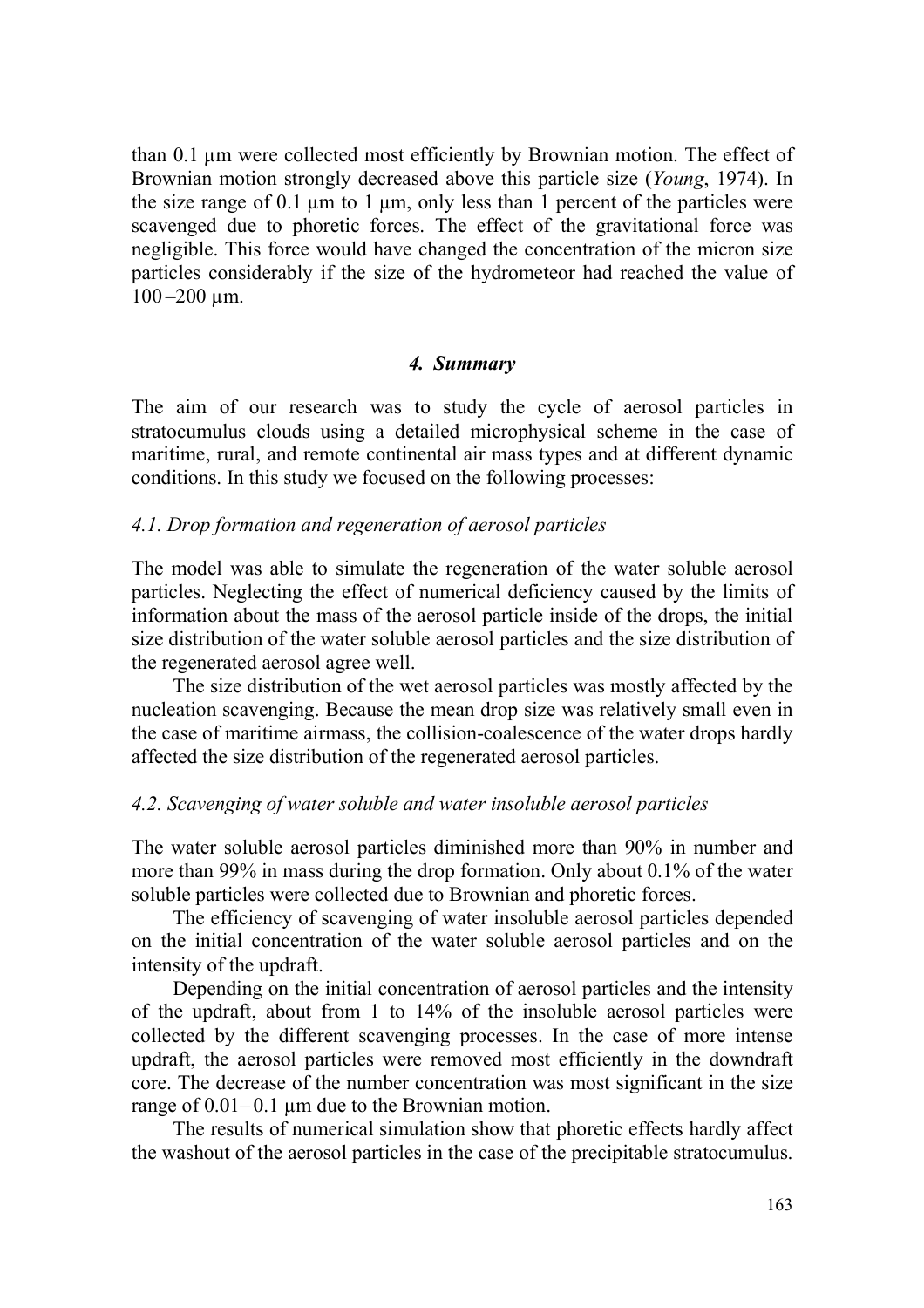Thus the aerosol particles which do not contain water soluble fraction and their size is between 0.1 and 1.0 µm can have a relative long atmospheric retention time. Further research about how the other cloud types with more efficient precipitation formation can affect the washout these particles is necessary.

*Acknowledgements*—I would like to thank to *Dr. István Geresdi* for his contribution to the present work and for reviewing the manuscript, and also for using his numerical code. I also should like to thank to the anonymous reviewers for their comments and suggestions.

#### *References*

- *Ackerman, A.S., Toon, O.B., Hobbs, P.V*., 1995: A model for particle microphysics, turbulent mixing, and radiative transfer in the stratocumulus-topped marine boundary layer and comparisons with measurements. *J. Atmos. Sci. 52*, 1204-1236.
- *Bott, A*., 2000: A numerical model of cloud-topped planetary boundary-layer: influence of the physicochemical properties of aerosol particles on effective radius of statiform clouds. *Atmos. Res. 53*, 15-27.
- *Caro, D., Wobrock, W., Flossmann, A.I., Chaumerliac, N*., 2004: A two-moment parametrization of aerosol nucleation and impaction scavenging for a warm cloud microphysics: description and results from two-dimensional simulation. *Atmos. Res. 70*, 171-208.
- *Charlson, R.J., Vong, R., Hegg, D.A.,* 1983: The sources of sulphate in precipitation: 2. Sensitivities to chemical variables. *J. Geophys. Res*. *88*, 1375-1377.
- *Chen, J.P., Lamb, D*., 1994: Simulation of cloud microphysical and chemical processes using multicomponent framework. Part I: Description of the microphysical model. *J. Atmos. Sci. 51*, 2613-2630.
- *Cohard, J.M., Pinty, J., Bedos, C., 1998: Extending Twomey's analytical estimate of nucleated cloud* droplet concentration from CCN spectra. *J. Atmos. Sci. 55*, 3348-3357.
- *Feingold, G., Heymsfield, A.J.,* 1992: Parametrizations of condensational growth of droplets for use in general circulation models. *J. Atmos. Sci. 49*, 2325-2342.
- *Feingold, G., Kreidenweis, S.M., Stevens, B., Cotton, W.R.,* 1996: Numerical simulations of stratocumulus processing of cloud condensation nuclei through collision-coalescence. *J. Geophys. Res. 101*, 21.391-21.402.
- *Feng, J.,* 2007: A 3-mode parametrization of below-cloud scavenging of aerosols for use in atmospheric dispersion models. *Atmos. Environ. 41*, 6808-6822.
- *Geresdi, I.,* 1998: Idealized simulation of the Colorado hailstorm case: comparison of bulk and detailed microphysics. *Atmos. Res. 45*, 237-252.
- *Geresdi, I., Rasmussen, R.,* 2005: Freezing drizzle formation in stably stratified layer clouds. Part II: The role of giant nuclei and aerosol particle size distribution and solubility. *J. Atmos. Sci. 62*, 2037-2057.
- *Geresdi, I., Mészáros, E., Molnár, A.,* 2006: The effect of chemical composition and size distribution of aerosol particles on droplet formation and albedo of stratocumulus clouds. *Atmos. Environ. 40*, 1845-1855.
- *Gilliani, N.V., Schwartz, S.E., Leaitch, W.R., Strapp, J.W., Isaac, G.A.,* 1995: Field observations in continental stratiform clouds: Partitioning of cloud particles between droplets and unactivated interstitial aerosols. *J. Geophys. Res. 100*, 18.687-18.706.
- *Gwen, A., Cederwall, R.T.,* 2004: Precipitation scavenging of atmospheric aerosols for emergency response applications: testing an updated model with new real-time data. *Atmos. Environ. 38*, 993-1003.
- *Hall, W.D.,* 1980: A detailed microphysical model within a two-dimensional dynamic framework: model description and preliminary results. *J. Atmos. Sci. 37*, 2486-2507.
- *Hoose, C., Lohmann, U., Bennartz, R., Croft, B., Lesins, G.,* 2008: Global simulation of aerosol processing in clouds. *Atmos. Chem. Phys. Discuss. 8*, 13.555-13.618.
- *Jaenicke, R.,* 1988: Aerosol physics and chemistry. In *Zahlenwerte und Funktionen aus Naturwissenschaften und Technik*. (ed.: *L. Boernstein) 4b*, 391-457, Springer-Verlag.